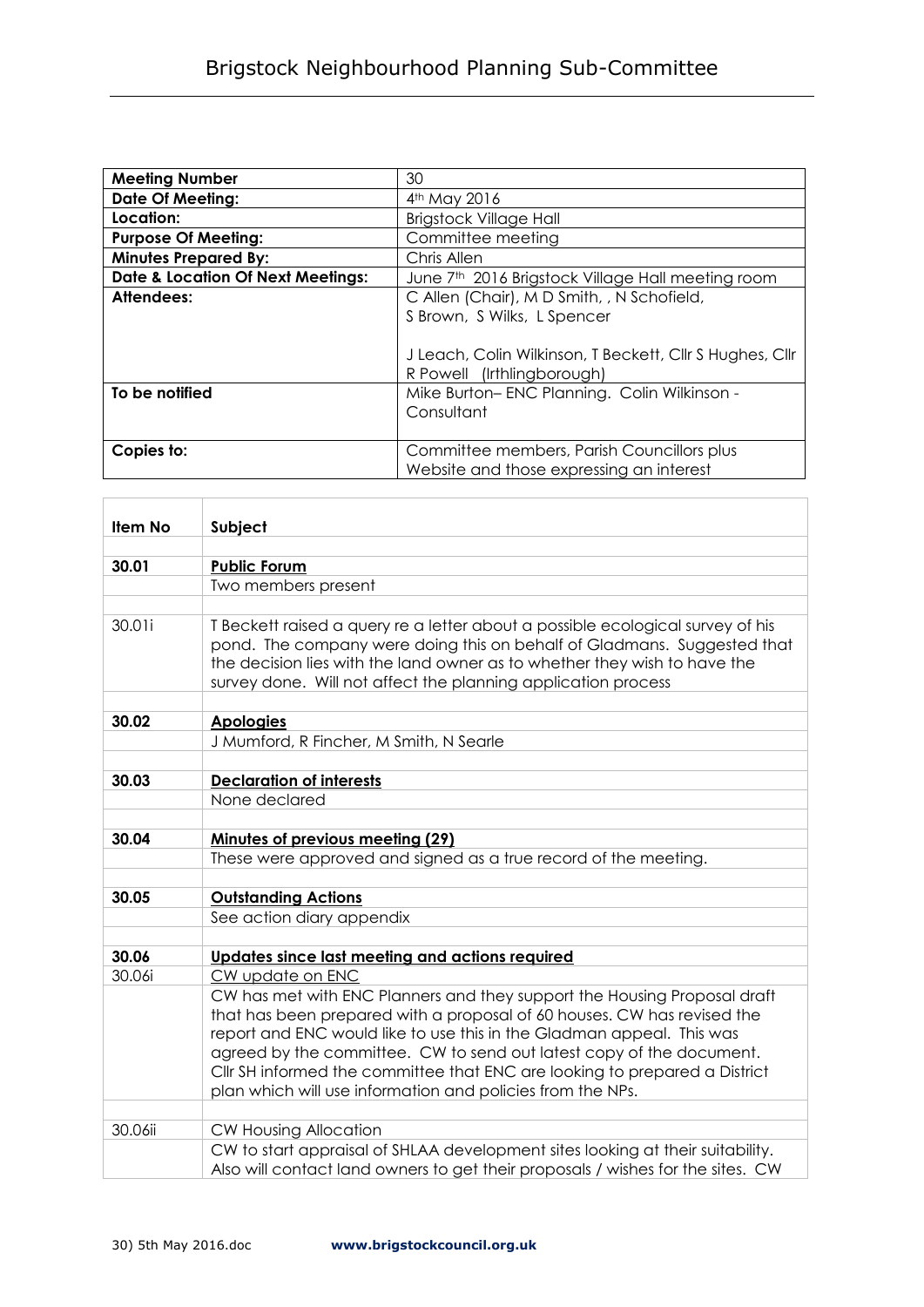|                    | needs addresses for the owners as ENC do not have them. NS to help if<br>possible. Also will include the Hunt Kennels in this list. CW to do a draft letter<br>and circulate to committee before sending out.                                                                                                                                                                                                                                                                                                                                                                                                                                                                                                                                                                                                                              |
|--------------------|--------------------------------------------------------------------------------------------------------------------------------------------------------------------------------------------------------------------------------------------------------------------------------------------------------------------------------------------------------------------------------------------------------------------------------------------------------------------------------------------------------------------------------------------------------------------------------------------------------------------------------------------------------------------------------------------------------------------------------------------------------------------------------------------------------------------------------------------|
|                    |                                                                                                                                                                                                                                                                                                                                                                                                                                                                                                                                                                                                                                                                                                                                                                                                                                            |
| 30.06iii           | CW has added to the draft NP and circulated a paper copy for comments.<br>These to be sent to CW. He will continue to develop this document. CW to<br>provide electronic copy.                                                                                                                                                                                                                                                                                                                                                                                                                                                                                                                                                                                                                                                             |
|                    |                                                                                                                                                                                                                                                                                                                                                                                                                                                                                                                                                                                                                                                                                                                                                                                                                                            |
| 30.06iv            | SW met with WNRHA plus ENC planners looking at possible sites for extra<br>affordable housing. The site at the end of Lyveden Rd to the north of the<br>bridge was not appealing without the Pocket Park being developed. The<br>Pocket Park will have to wait until a comprehensive scheme comes up for the<br>site.<br>Their favoured option is the land on the southeast of Grafton Rd at the edge<br>of the village. This would probably hold 8 - 10 houses. They wold like to submit<br>this as an Exemption Site. The NP committee expressed concern that as the<br>questionnaire showed that residents did not want Exemption sites outside the<br>village boundary. Also we need to write to the landowner as this is a SHLAA<br>site and could be considered as a full development site. SW to let WNHRA<br>know of our concerns. |
|                    |                                                                                                                                                                                                                                                                                                                                                                                                                                                                                                                                                                                                                                                                                                                                                                                                                                            |
|                    |                                                                                                                                                                                                                                                                                                                                                                                                                                                                                                                                                                                                                                                                                                                                                                                                                                            |
|                    |                                                                                                                                                                                                                                                                                                                                                                                                                                                                                                                                                                                                                                                                                                                                                                                                                                            |
| 30.07              | <b>Review Reports</b>                                                                                                                                                                                                                                                                                                                                                                                                                                                                                                                                                                                                                                                                                                                                                                                                                      |
| 30.07i             | Employment - LS has tried to contact RF to discuss revision but not been able<br>to yet. Need to add further information to the report.                                                                                                                                                                                                                                                                                                                                                                                                                                                                                                                                                                                                                                                                                                    |
|                    |                                                                                                                                                                                                                                                                                                                                                                                                                                                                                                                                                                                                                                                                                                                                                                                                                                            |
| 30.07ii            | Local services, facilities and infrastructure - NPS has revised his report that was<br>circulated. Further work needed. Need to look at NCC Transport Plan. NCC<br>want local neighbourhoods to take the initiative on local issues and find<br>solutions.<br>School – meeting with Governors was postponed due to the news that the<br>Head is leaving. Chasing for new date. Need schools views on capacity and<br>possible new school before NCC Education are contacted.<br>Surgery - NPS to contact practice manager for their views on capacity.                                                                                                                                                                                                                                                                                     |
|                    |                                                                                                                                                                                                                                                                                                                                                                                                                                                                                                                                                                                                                                                                                                                                                                                                                                            |
| 30.07iii           | Open Spaces – CA has started to do the appraisals for the Open Space sites.<br>This needs quite a lot of input from all with knowledge of the sites. Ecology<br>and photos of each site needed. There is no rush for these to be completed,<br>but need to be done. CA to get input from others on this.                                                                                                                                                                                                                                                                                                                                                                                                                                                                                                                                   |
|                    |                                                                                                                                                                                                                                                                                                                                                                                                                                                                                                                                                                                                                                                                                                                                                                                                                                            |
| 30.07iv            | Juliet M had sent round draft report showing the summary of the<br>questionnaires. Not all had received or read it. CA to re-circulate. Comments<br>need by all in next 7 days and SB to review layout. Revised version to go out in<br>the next newsletter and given wider circulation.                                                                                                                                                                                                                                                                                                                                                                                                                                                                                                                                                   |
|                    |                                                                                                                                                                                                                                                                                                                                                                                                                                                                                                                                                                                                                                                                                                                                                                                                                                            |
| 30.07 <sub>v</sub> |                                                                                                                                                                                                                                                                                                                                                                                                                                                                                                                                                                                                                                                                                                                                                                                                                                            |
|                    | Suggested that ENC planners be invited to next meeting for update on both<br>sides on the NP and Gladmans                                                                                                                                                                                                                                                                                                                                                                                                                                                                                                                                                                                                                                                                                                                                  |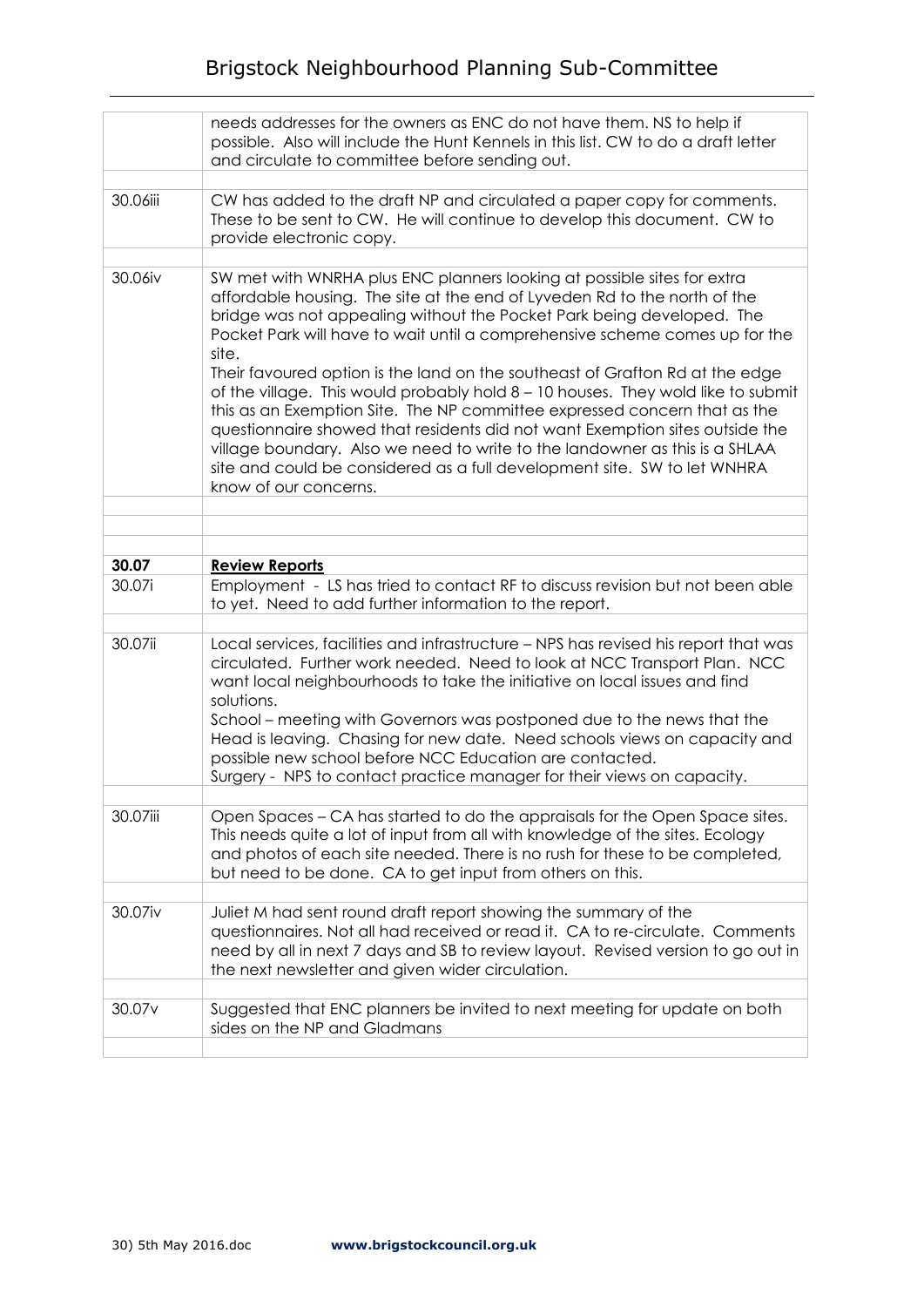## Brigstock Neighbourhood Planning Sub-Committee

| 30.08     | <b>Actions from Above</b>                                                 |
|-----------|---------------------------------------------------------------------------|
| 30.08i    | CW to contact land owners of SHLAA sites                                  |
|           |                                                                           |
| 30.08ii   | CW to invite ENC to next meeting                                          |
|           |                                                                           |
| 30.08iii  | CA to contact school governors re new meeting                             |
| 30.08iv   | The Open Spaces assessments to be continued. Input needed from all.       |
|           |                                                                           |
| 30.08v    | MS to send Eco map to CW                                                  |
|           |                                                                           |
| 30.8vi    | CW to continue draft NP and circulate the latest version.                 |
|           |                                                                           |
| 30.08vii  | We need to find a way of doing the map details for the NP. CW to ask ENC  |
| 30.08viii | CW to circulate latest Housing Provision document and share with ENC      |
|           |                                                                           |
|           |                                                                           |
| 30.09     | <b>Gladmans</b>                                                           |
| 30.09i    | A new application from Gladmans has been received. Comments are again     |
|           | needed. SW to ask for extension of time for the PC to comment.            |
|           | Village Residents Group have sent round new pack encouraging residents to |
|           | comment on the application.                                               |
|           | No further information has been received about the appeal.                |
|           |                                                                           |
|           |                                                                           |
| 30.10     | Correspondence                                                            |
|           | none                                                                      |
|           |                                                                           |
| 30.11     | <b>AOB</b>                                                                |
|           | none                                                                      |
| 30.12     | Date of next meeting                                                      |
|           | 7 <sup>th</sup> June 2016 in the village hall meeting room @ 7:30         |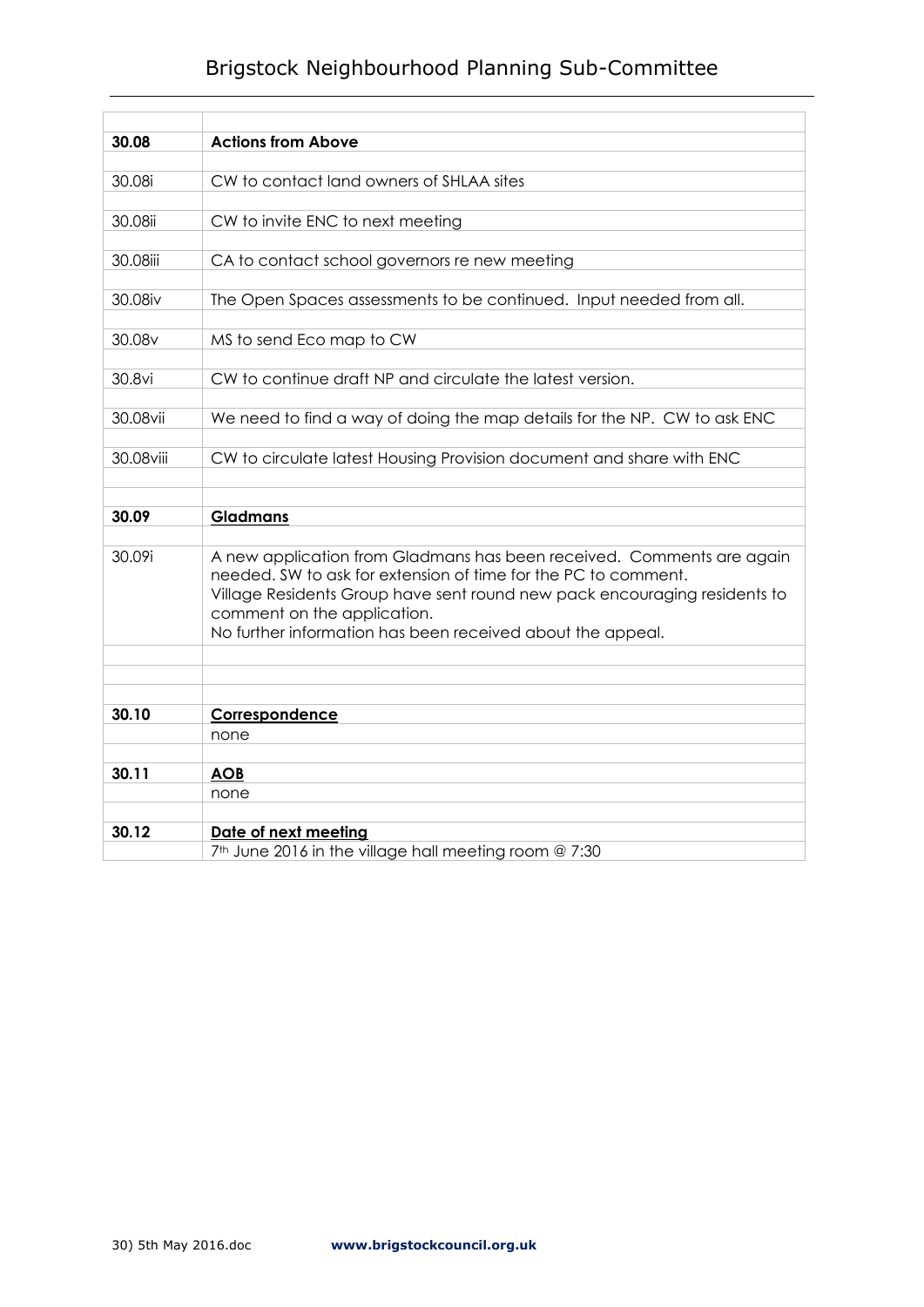| Ref        | <b>Completed Actions</b>                                                                                                                                      | Resp      | Due by     |
|------------|---------------------------------------------------------------------------------------------------------------------------------------------------------------|-----------|------------|
| 28.06iii   | Now that the questionnaire is closed an e-mail<br>to all those who responded and gave their<br>permission to contact them will be sent a<br>thank you. ACTION | <b>NS</b> | 05/04/2016 |
| 28.07ia    | Colin to arrange meeting with ENC to discuss<br>evidence base <b>ACTION</b>                                                                                   | Colin W   | 05/04/2016 |
| 28.07ic    | Draft submission, create content headings<br>Rockingham forest <b>ACTION</b> MS, MDS, JM                                                                      |           | 05/04/2016 |
| 28.07ic    | Draft submission, create content headings<br>Brigstock character and heritage ACTION<br>SW                                                                    |           | 05/04/2016 |
| 28.07ic    | Draft submission, create content headings<br>Additional local Jobs <b>ACTION</b> LS, RF                                                                       |           | 05/04/2016 |
| 28.07ic    | Draft submission, create content headings<br>Local housing needs <b>ACTION</b> Colin<br>Wilkinson                                                             |           | 05/04/2016 |
| 28.07ic    | Draft submission, create content headings<br>Green spaces, views and landscapes<br><b>ACTION CA</b>                                                           |           | 05/04/2016 |
| 28.07ic    | Draft submission, create content headings<br>Ecology and countryside ACTION MS, MDS                                                                           |           | 05/04/2016 |
| 28.07ic    | Draft submission, create content headings<br>Local services, facilities and infrastructure<br><b>ACTION SB, NPS</b>                                           |           | 05/04/2016 |
| 28.07iiid  | Colin will produce an evidence paper for the<br>next meeting <b>ACTION</b>                                                                                    | Colin W   | 05/04/2016 |
| 28.07iiiib | SW to update village design statement as a<br>background appendix <b>ACTION</b>                                                                               | SW        | 05/04/2016 |
|            |                                                                                                                                                               |           |            |